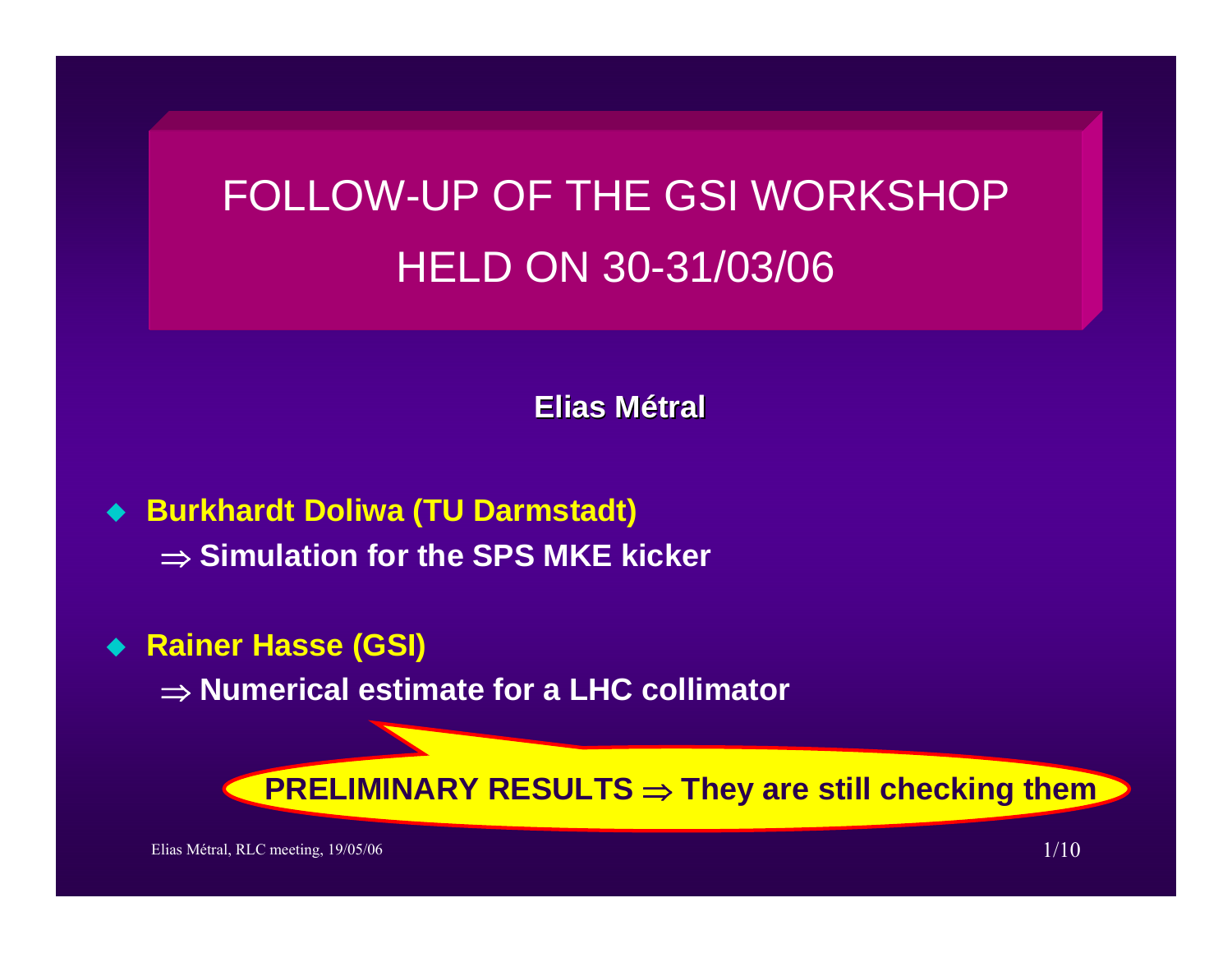# **BURKHARDT DOLIWA (1/2)**

#### **Length simulated = 1/3 of the original**

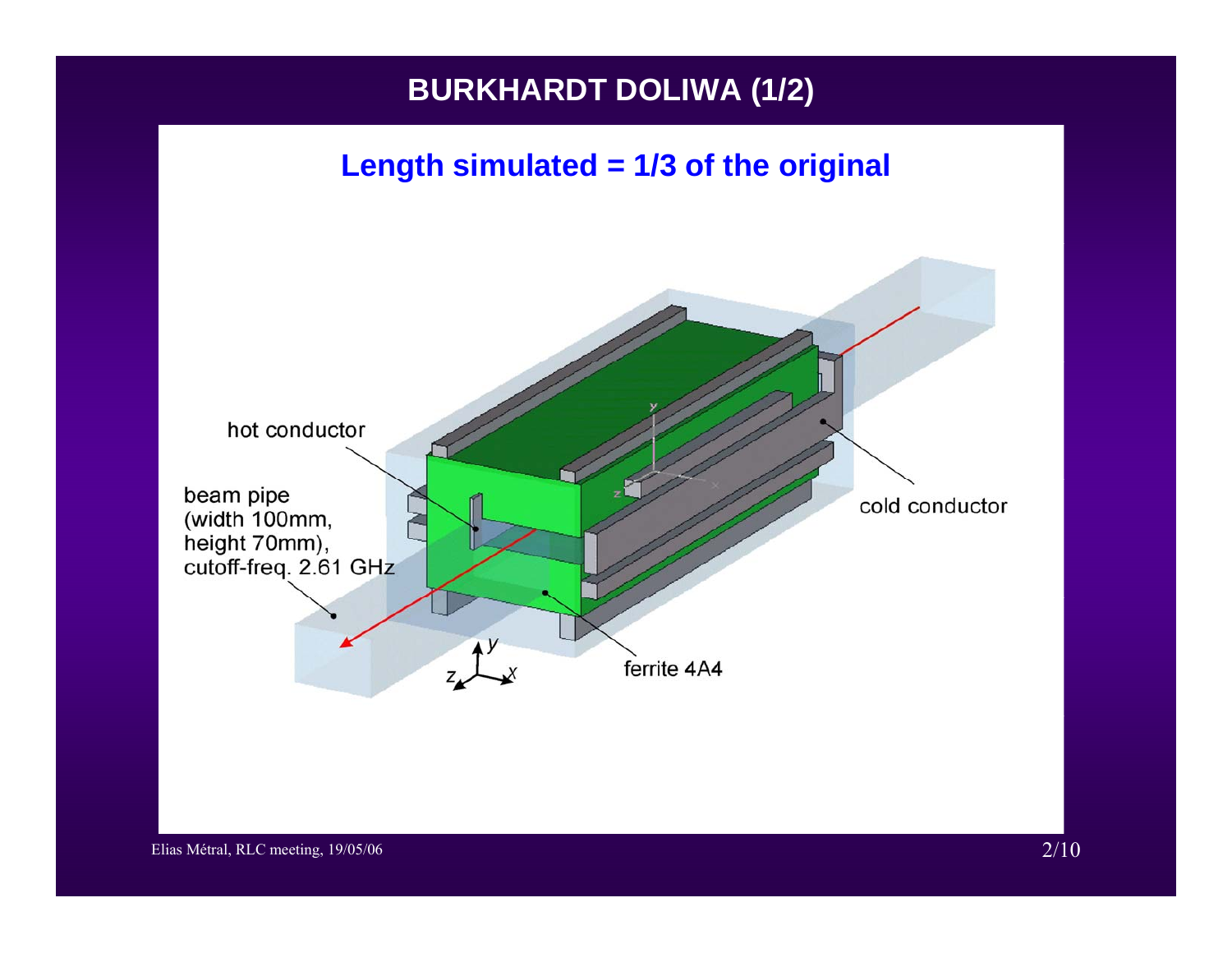### **BURKHARDT DOLIWA (2/2)**

**Zx should be Zy**

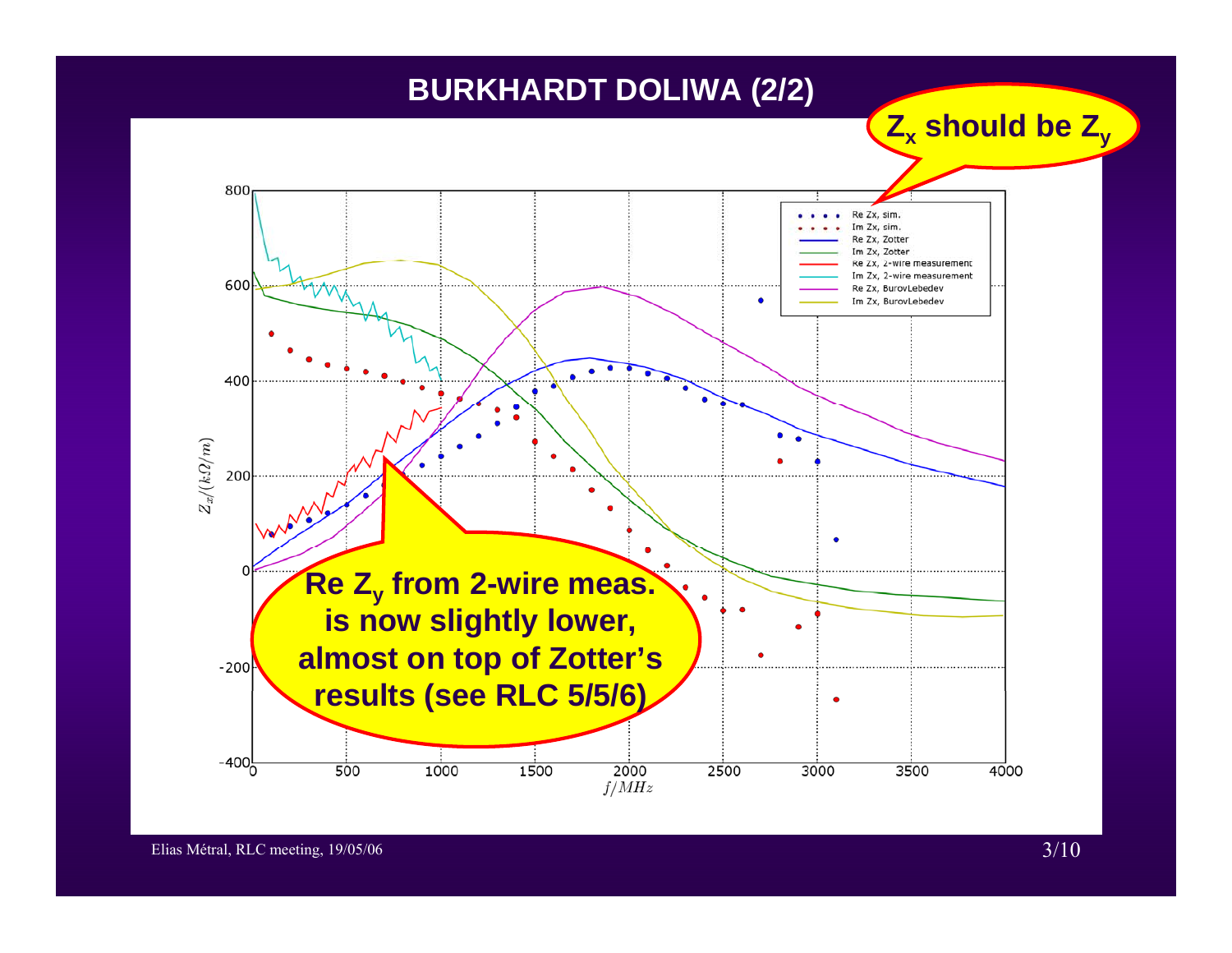### **RAINER HASSE (1/6)**

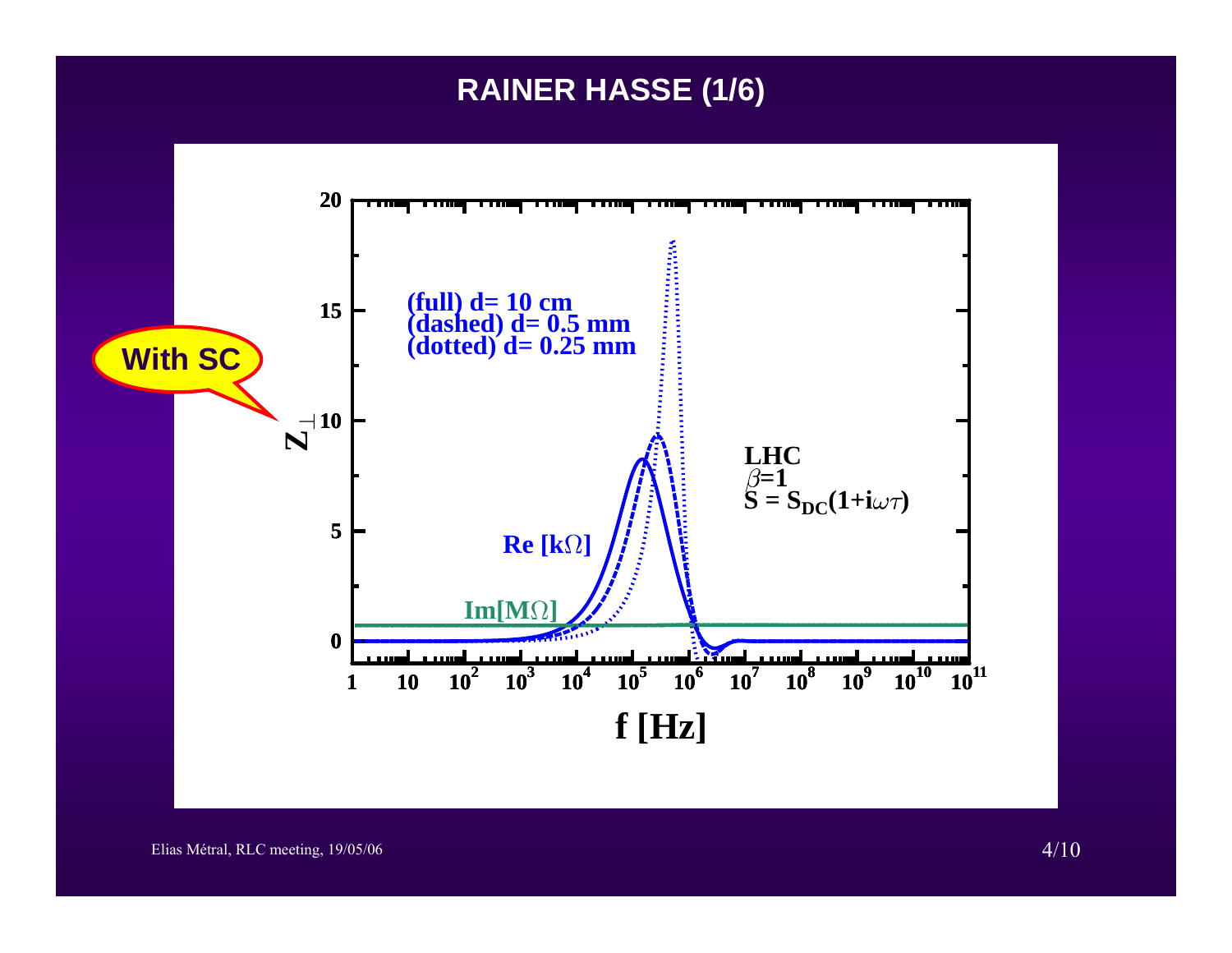## **RAINER HASSE (2/6)**

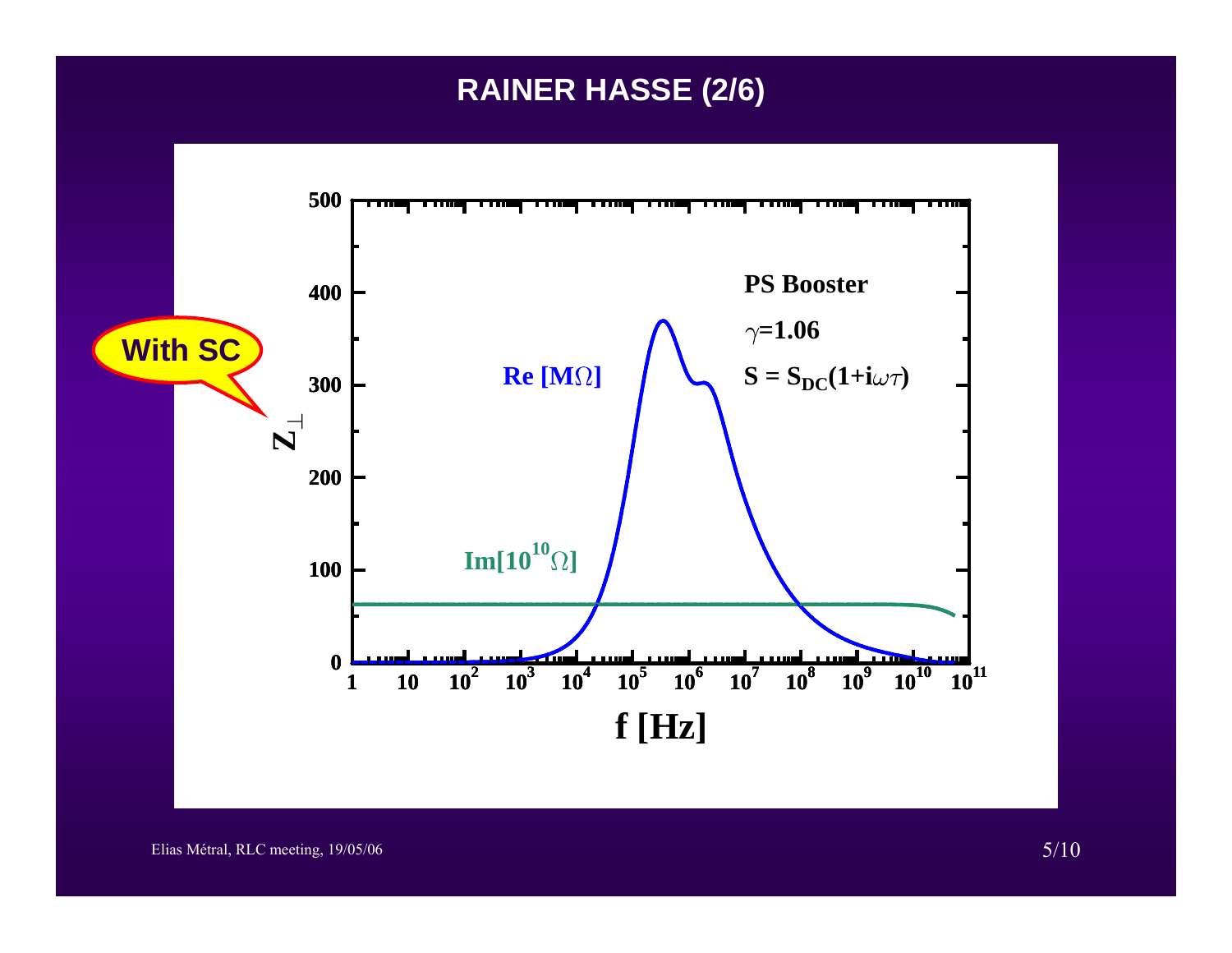### **RAINER HASSE (3/6)**

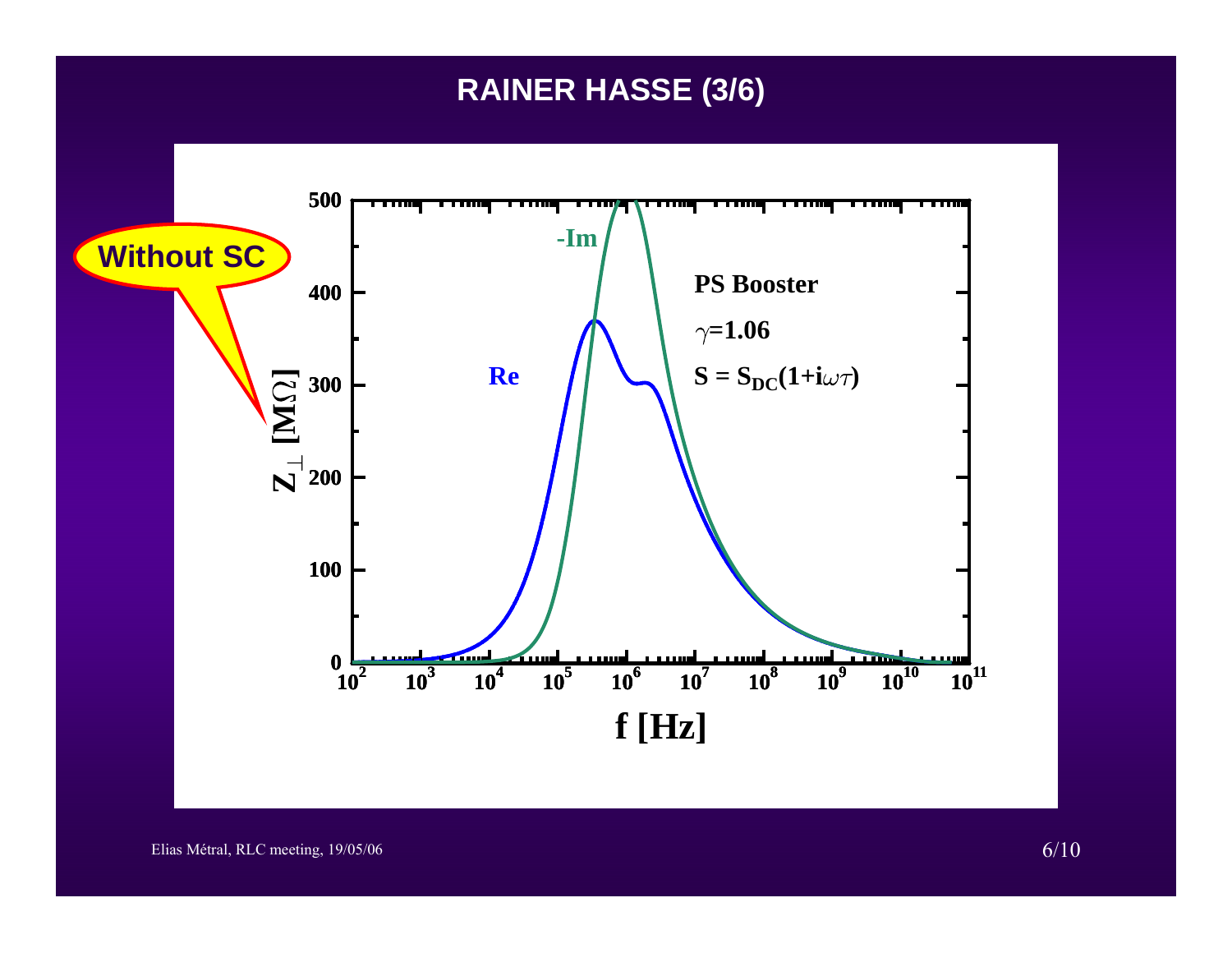## **RAINER HASSE (4/6)**

#### ⇒ **To be compared with**

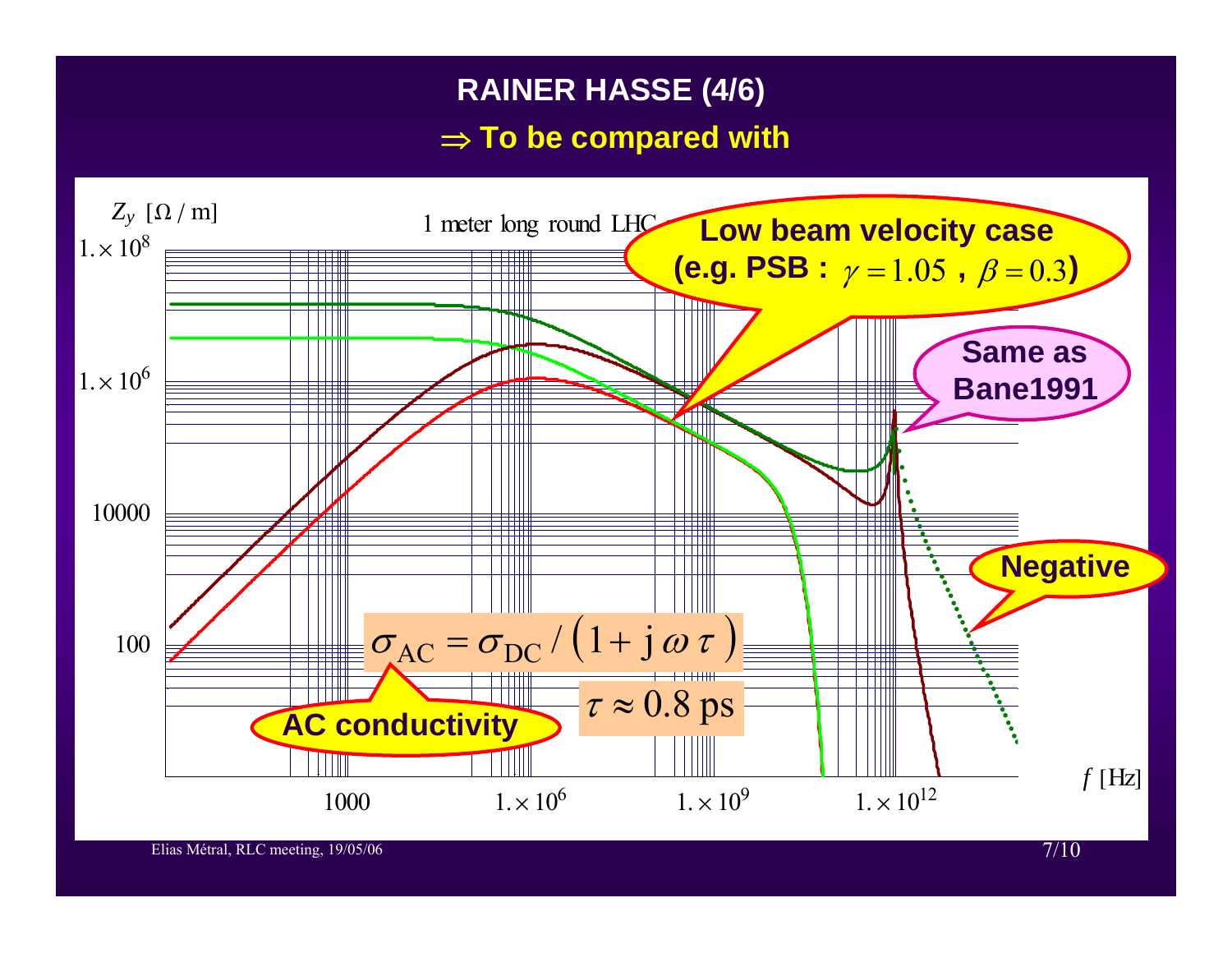### **RAINER HASSE (5/6)**

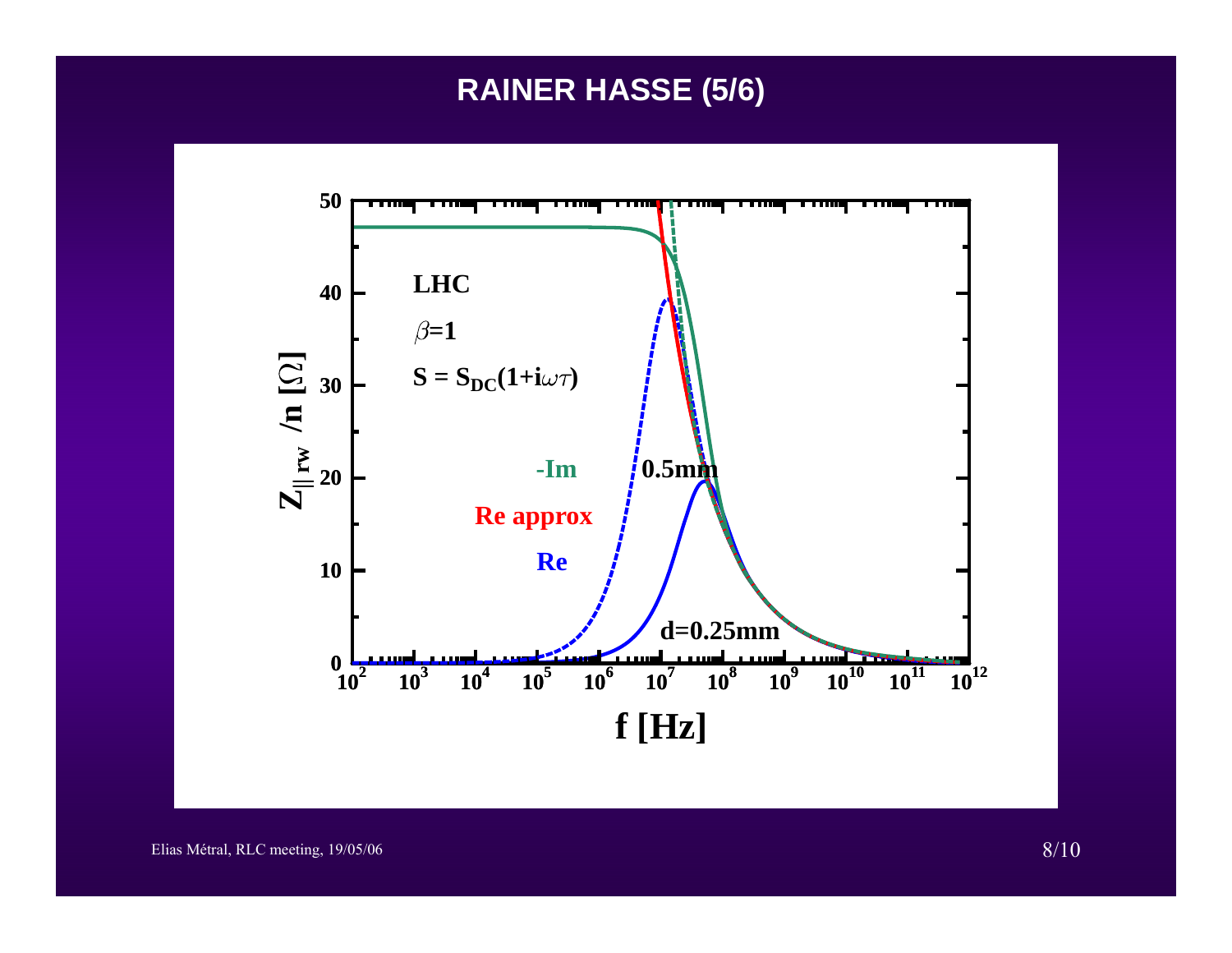# **RAINER HASSE (6/6)**